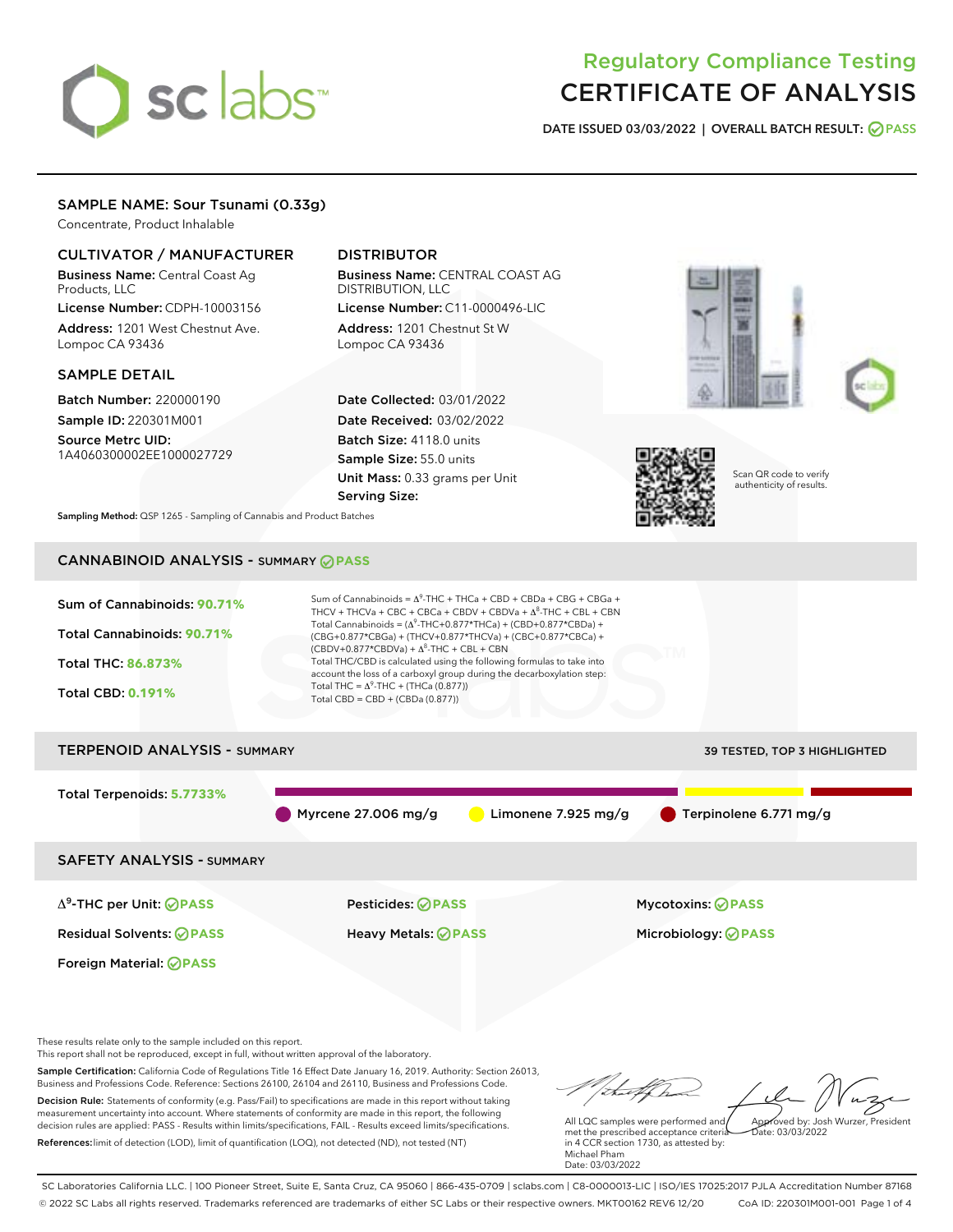



SOUR TSUNAMI (0.33G) | DATE ISSUED 03/03/2022 | OVERALL BATCH RESULT: **○** PASS

# CANNABINOID TEST RESULTS - 03/02/2022 2 PASS

Tested by high-performance liquid chromatography with diode-array detection (HPLC-DAD). **Method:** QSP 1157 - Analysis of Cannabinoids by HPLC-DAD

#### TOTAL CANNABINOIDS: **90.71%** Total Cannabinoids (Total THC) + (Total CBD) +

(Total CBG) + (Total THCV) + (Total CBC) +  $(Total CBDV) +  $\Delta^8$ -THC + CBL + CBN$ 

TOTAL THC: **86.873%** Total THC (Δ<sup>9</sup> -THC+0.877\*THCa)

TOTAL CBD: **0.191%**

Total CBD (CBD+0.877\*CBDa)

TOTAL CBG: 2.592% Total CBG (CBG+0.877\*CBGa)

TOTAL THCV: 0.53% Total THCV (THCV+0.877\*THCVa)

TOTAL CBC: ND Total CBC (CBC+0.877\*CBCa)

TOTAL CBDV: ND Total CBDV (CBDV+0.877\*CBDVa)

| <b>COMPOUND</b>  | LOD/LOQ<br>(mg/g)          | <b>MEASUREMENT</b><br><b>UNCERTAINTY</b><br>(mg/g) | <b>RESULT</b><br>(mg/g) | <b>RESULT</b><br>(%) |
|------------------|----------------------------|----------------------------------------------------|-------------------------|----------------------|
| $\Lambda^9$ -THC | 0.06/0.26                  | ±23.282                                            | 868.73                  | 86.873               |
| <b>CBG</b>       | 0.06 / 0.19                | ±0.796                                             | 25.92                   | 2.592                |
| <b>THCV</b>      | 0.1 / 0.2                  | ±0.21                                              | 5.3                     | 0.53                 |
| $\Lambda^8$ -THC | 0.1/0.4                    | ±0.20                                              | 3.2                     | 0.32                 |
| <b>CBN</b>       | 0.1/0.3                    | ±0.10                                              | 2.0                     | 0.20                 |
| <b>CBD</b>       | 0.07/0.29                  | ±0.069                                             | 1.91                    | 0.191                |
| <b>THCa</b>      | 0.05/0.14                  | N/A                                                | <b>ND</b>               | <b>ND</b>            |
| <b>THCVa</b>     | 0.07 / 0.20                | N/A                                                | <b>ND</b>               | <b>ND</b>            |
| <b>CBDa</b>      | 0.02/0.19                  | N/A                                                | <b>ND</b>               | <b>ND</b>            |
| <b>CBDV</b>      | 0.04 / 0.15                | N/A                                                | <b>ND</b>               | <b>ND</b>            |
| <b>CBDVa</b>     | 0.03 / 0.53                | N/A                                                | <b>ND</b>               | <b>ND</b>            |
| <b>CBGa</b>      | 0.1/0.2                    | N/A                                                | <b>ND</b>               | <b>ND</b>            |
| <b>CBL</b>       | 0.06 / 0.24                | N/A                                                | <b>ND</b>               | <b>ND</b>            |
| <b>CBC</b>       | 0.2 / 0.5                  | N/A                                                | <b>ND</b>               | <b>ND</b>            |
| <b>CBCa</b>      | 0.07 / 0.28                | N/A                                                | <b>ND</b>               | <b>ND</b>            |
|                  | <b>SUM OF CANNABINOIDS</b> |                                                    | 907.1 mg/g              | 90.71%               |

#### **UNIT MASS: 0.33 grams per Unit**

| $\Delta^9$ -THC per Unit               | 1100 per-package limit | 286.68 mg/unit  | <b>PASS</b> |
|----------------------------------------|------------------------|-----------------|-------------|
| <b>Total THC per Unit</b>              |                        | 286.68 mg/unit  |             |
| <b>CBD</b> per Unit                    |                        | $0.63$ mg/unit  |             |
| <b>Total CBD per Unit</b>              |                        | $0.63$ mg/unit  |             |
| <b>Sum of Cannabinoids</b><br>per Unit |                        | 299.3 mg/unit   |             |
| <b>Total Cannabinoids</b><br>per Unit  |                        | $299.4$ mg/unit |             |

#### TERPENOID TEST RESULTS - 03/03/2022

Terpene analysis utilizing gas chromatography-flame ionization detection (GC-FID). **Method:** QSP 1192 - Analysis of Terpenoids by GC-FID

| <b>COMPOUND</b>         | LOD/LOQ<br>(mg/g) | <b>MEASUREMENT</b><br><b>UNCERTAINTY</b><br>(mg/g) | <b>RESULT</b><br>(mg/g)                         | <b>RESULT</b><br>(%) |
|-------------------------|-------------------|----------------------------------------------------|-------------------------------------------------|----------------------|
| <b>Myrcene</b>          | 0.008 / 0.025     | ±0.2701                                            | 27.006                                          | 2.7006               |
| Limonene                | 0.005 / 0.016     | ±0.0880                                            | 7.925                                           | 0.7925               |
| Terpinolene             | 0.008 / 0.026     | ±0.1077                                            | 6.771                                           | 0.6771               |
| β-Ocimene               | 0.006 / 0.020     | ±0.1222                                            | 4.890                                           | 0.4890               |
| β-Caryophyllene         | 0.004 / 0.012     | ±0.0861                                            | 3.107                                           | 0.3107               |
| $\beta$ -Pinene         | 0.004 / 0.014     | ±0.0168                                            | 1.888                                           | 0.1888               |
| $\alpha$ -Pinene        | 0.005 / 0.017     | ±0.0113                                            | 1.687                                           | 0.1687               |
| Linalool                | 0.009 / 0.032     | ±0.0438                                            | 1.479                                           | 0.1479               |
| $\alpha$ -Humulene      | 0.009/0.029       | ±0.0204                                            | 0.814                                           | 0.0814               |
| Fenchol                 | 0.010 / 0.034     | ±0.0150                                            | 0.497                                           | 0.0497               |
| <b>Terpineol</b>        | 0.009 / 0.031     | ±0.0155                                            | 0.324                                           | 0.0324               |
| $\alpha$ -Phellandrene  | 0.006 / 0.020     | ±0.0026                                            | 0.243                                           | 0.0243               |
| $\Delta^3$ -Carene      | 0.005 / 0.018     | ±0.0021                                            | 0.192                                           | 0.0192               |
| $\alpha$ -Terpinene     | 0.005 / 0.017     | ±0.0021                                            | 0.178                                           | 0.0178               |
| Camphene                | 0.005 / 0.015     | ±0.0015                                            | 0.162                                           | 0.0162               |
| $\gamma$ -Terpinene     | 0.006 / 0.018     | ±0.0019                                            | 0.140                                           | 0.0140               |
| trans-β-Farnesene       | 0.008 / 0.025     | ±0.0032                                            | 0.116                                           | 0.0116               |
| <b>Borneol</b>          | 0.005 / 0.016     | ±0.0029                                            | 0.089                                           | 0.0089               |
| Caryophyllene<br>Oxide  | 0.010 / 0.033     | ±0.0026                                            | 0.074                                           | 0.0074               |
| p-Cymene                | 0.005 / 0.016     | ±0.0010                                            | 0.047                                           | 0.0047               |
| $\alpha$ -Bisabolol     | 0.008 / 0.026     | ±0.0014                                            | 0.033                                           | 0.0033               |
| Nerolidol               | 0.006 / 0.019     | ±0.0015                                            | 0.030                                           | 0.0030               |
| Sabinene                | 0.004 / 0.014     | ±0.0002                                            | 0.026                                           | 0.0026               |
| Geraniol                | 0.002 / 0.007     | ±0.0005                                            | 0.015                                           | 0.0015               |
| Eucalyptol              | 0.006 / 0.018     | N/A                                                | <loq< th=""><th><loq< th=""></loq<></th></loq<> | <loq< th=""></loq<>  |
| Citronellol             | 0.003 / 0.010     | N/A                                                | <loq< th=""><th><loq< th=""></loq<></th></loq<> | <loq< th=""></loq<>  |
| Sabinene Hydrate        | 0.006 / 0.022     | N/A                                                | <b>ND</b>                                       | <b>ND</b>            |
| Fenchone                | 0.009 / 0.028     | N/A                                                | ND                                              | <b>ND</b>            |
| Isopulegol              | 0.005 / 0.016     | N/A                                                | <b>ND</b>                                       | ND                   |
| Camphor                 | 0.006 / 0.019     | N/A                                                | <b>ND</b>                                       | <b>ND</b>            |
| Isoborneol              | 0.004 / 0.012     | N/A                                                | ND                                              | ND                   |
| Menthol                 | 0.008 / 0.025     | N/A                                                | <b>ND</b>                                       | <b>ND</b>            |
| Nerol                   | 0.003 / 0.011     | N/A                                                | <b>ND</b>                                       | <b>ND</b>            |
| Pulegone                | 0.003 / 0.011     | N/A                                                | ND                                              | ND                   |
| <b>Geranyl Acetate</b>  | 0.004 / 0.014     | N/A                                                | <b>ND</b>                                       | ND                   |
| $\alpha$ -Cedrene       | 0.005 / 0.016     | N/A                                                | <b>ND</b>                                       | <b>ND</b>            |
| Valencene               | 0.009 / 0.030     | N/A                                                | ND                                              | ND                   |
| Guaiol                  | 0.009 / 0.030     | N/A                                                | <b>ND</b>                                       | ND                   |
| Cedrol                  | 0.008 / 0.027     | N/A                                                | <b>ND</b>                                       | ND                   |
| <b>TOTAL TERPENOIDS</b> |                   |                                                    | 57.733 mg/g                                     | 5.7733%              |

SC Laboratories California LLC. | 100 Pioneer Street, Suite E, Santa Cruz, CA 95060 | 866-435-0709 | sclabs.com | C8-0000013-LIC | ISO/IES 17025:2017 PJLA Accreditation Number 87168 © 2022 SC Labs all rights reserved. Trademarks referenced are trademarks of either SC Labs or their respective owners. MKT00162 REV6 12/20 CoA ID: 220301M001-001 Page 2 of 4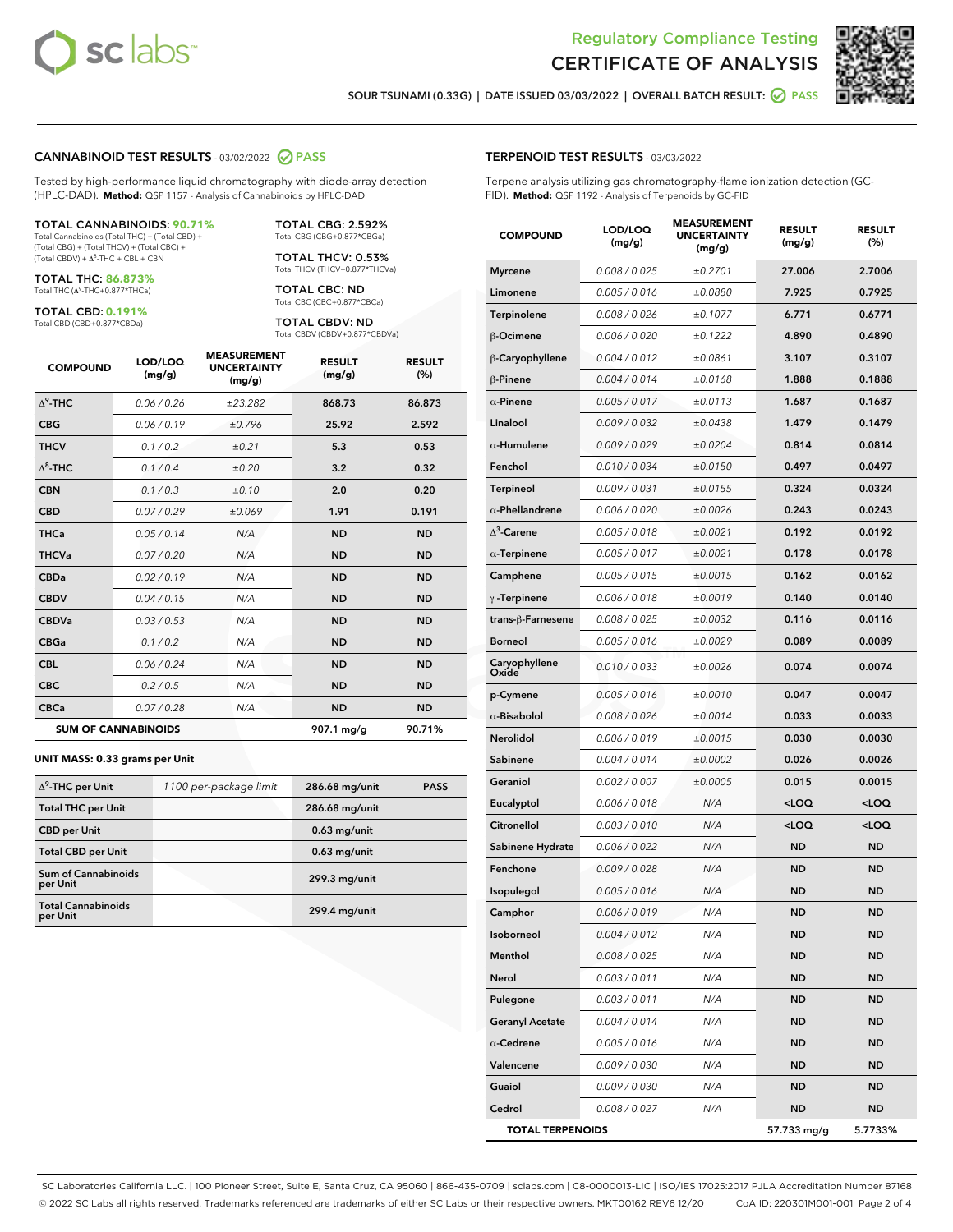



SOUR TSUNAMI (0.33G) | DATE ISSUED 03/03/2022 | OVERALL BATCH RESULT: **○** PASS

# CATEGORY 1 PESTICIDE TEST RESULTS - 03/03/2022 2 PASS

Pesticide and plant growth regulator analysis utilizing high-performance liquid chromatography-mass spectrometry (HPLC-MS) or gas chromatography-mass spectrometry (GC-MS). \*GC-MS utilized where indicated. **Method:** QSP 1212 - Analysis of Pesticides and Mycotoxins by LC-MS or QSP 1213 - Analysis of Pesticides by GC-MS

| <b>COMPOUND</b>             | LOD/LOQ<br>$(\mu g/g)$ | <b>ACTION</b><br><b>LIMIT</b><br>$(\mu g/g)$ | <b>MEASUREMENT</b><br><b>UNCERTAINTY</b><br>$(\mu g/g)$ | <b>RESULT</b><br>$(\mu g/g)$ | <b>RESULT</b> |
|-----------------------------|------------------------|----------------------------------------------|---------------------------------------------------------|------------------------------|---------------|
| Aldicarb                    | 0.03 / 0.08            | $\ge$ LOD                                    | N/A                                                     | <b>ND</b>                    | <b>PASS</b>   |
| Carbofuran                  | 0.02 / 0.05            | $\ge$ LOD                                    | N/A                                                     | <b>ND</b>                    | <b>PASS</b>   |
| Chlordane*                  | 0.03 / 0.08            | $\ge$ LOD                                    | N/A                                                     | <b>ND</b>                    | <b>PASS</b>   |
| Chlorfenapyr*               | 0.03/0.10              | $\ge$ LOD                                    | N/A                                                     | <b>ND</b>                    | <b>PASS</b>   |
| Chlorpyrifos                | 0.02/0.06              | $\ge$ LOD                                    | N/A                                                     | <b>ND</b>                    | <b>PASS</b>   |
| Coumaphos                   | 0.02 / 0.07            | $\geq$ LOD                                   | N/A                                                     | <b>ND</b>                    | <b>PASS</b>   |
| Daminozide                  | 0.02 / 0.07            | $>$ LOD                                      | N/A                                                     | <b>ND</b>                    | <b>PASS</b>   |
| <b>Dichlorvos</b><br>(DDVP) | 0.03/0.09              | $\ge$ LOD                                    | N/A                                                     | <b>ND</b>                    | <b>PASS</b>   |
| Dimethoate                  | 0.03/0.08              | $>$ LOD                                      | N/A                                                     | <b>ND</b>                    | <b>PASS</b>   |
| Ethoprophos                 | 0.03/0.10              | $\ge$ LOD                                    | N/A                                                     | <b>ND</b>                    | <b>PASS</b>   |
| Etofenprox                  | 0.02 / 0.06            | $\geq$ LOD                                   | N/A                                                     | <b>ND</b>                    | <b>PASS</b>   |
| Fenoxycarb                  | 0.03/0.08              | $>$ LOD                                      | N/A                                                     | <b>ND</b>                    | <b>PASS</b>   |
| Fipronil                    | 0.03 / 0.08            | $\ge$ LOD                                    | N/A                                                     | <b>ND</b>                    | <b>PASS</b>   |
| Imazalil                    | 0.02 / 0.06            | $>$ LOD                                      | N/A                                                     | <b>ND</b>                    | <b>PASS</b>   |
| <b>Methiocarb</b>           | 0.02 / 0.07            | $\ge$ LOD                                    | N/A                                                     | <b>ND</b>                    | <b>PASS</b>   |
| Parathion-methyl            | 0.03/0.10              | $\geq$ LOD                                   | N/A                                                     | <b>ND</b>                    | <b>PASS</b>   |
| <b>Mevinphos</b>            | 0.03/0.09              | $\ge$ LOD                                    | N/A                                                     | <b>ND</b>                    | <b>PASS</b>   |
| Paclobutrazol               | 0.02 / 0.05            | $\ge$ LOD                                    | N/A                                                     | <b>ND</b>                    | <b>PASS</b>   |
| Propoxur                    | 0.03/0.09              | $\ge$ LOD                                    | N/A                                                     | <b>ND</b>                    | <b>PASS</b>   |
| Spiroxamine                 | 0.03 / 0.08            | $\ge$ LOD                                    | N/A                                                     | <b>ND</b>                    | <b>PASS</b>   |
| Thiacloprid                 | 0.03/0.10              | $>$ LOD                                      | N/A                                                     | <b>ND</b>                    | <b>PASS</b>   |

# CATEGORY 2 PESTICIDE TEST RESULTS - 03/03/2022 @ PASS

| <b>COMPOUND</b>          | LOD/LOQ<br>$(\mu g/g)$ | <b>ACTION</b><br><b>LIMIT</b><br>$(\mu g/g)$ | <b>MEASUREMENT</b><br><b>UNCERTAINTY</b><br>$(\mu g/g)$ | <b>RESULT</b><br>$(\mu g/g)$ | <b>RESULT</b> |
|--------------------------|------------------------|----------------------------------------------|---------------------------------------------------------|------------------------------|---------------|
| Abamectin                | 0.03/0.10              | 0.1                                          | N/A                                                     | <b>ND</b>                    | <b>PASS</b>   |
| Acephate                 | 0.02/0.07              | 0.1                                          | N/A                                                     | <b>ND</b>                    | <b>PASS</b>   |
| Acequinocyl              | 0.02/0.07              | 0.1                                          | N/A                                                     | <b>ND</b>                    | <b>PASS</b>   |
| Acetamiprid              | 0.02/0.05              | 0.1                                          | N/A                                                     | <b>ND</b>                    | <b>PASS</b>   |
| Azoxystrobin             | 0.02 / 0.07            | 0.1                                          | N/A                                                     | <b>ND</b>                    | <b>PASS</b>   |
| <b>Bifenazate</b>        | 0.01/0.04              | 0.1                                          | N/A                                                     | <b>ND</b>                    | <b>PASS</b>   |
| <b>Bifenthrin</b>        | 0.02 / 0.05            | 3                                            | N/A                                                     | <b>ND</b>                    | <b>PASS</b>   |
| <b>Boscalid</b>          | 0.03/0.09              | 0.1                                          | N/A                                                     | <b>ND</b>                    | <b>PASS</b>   |
| Captan                   | 0.19/0.57              | 0.7                                          | N/A                                                     | <b>ND</b>                    | <b>PASS</b>   |
| Carbaryl                 | 0.02/0.06              | 0.5                                          | N/A                                                     | <b>ND</b>                    | <b>PASS</b>   |
| Chlorantranilip-<br>role | 0.04/0.12              | 10                                           | N/A                                                     | <b>ND</b>                    | <b>PASS</b>   |
| Clofentezine             | 0.03/0.09              | 0.1                                          | N/A                                                     | <b>ND</b>                    | <b>PASS</b>   |

|  |  |  | <b>CATEGORY 2 PESTICIDE TEST RESULTS</b> - 03/03/2022 continued |
|--|--|--|-----------------------------------------------------------------|
|--|--|--|-----------------------------------------------------------------|

| <b>COMPOUND</b>               | LOD/LOQ<br>(µg/g) | <b>ACTION</b><br>LIMIT<br>(µg/g) | <b>MEASUREMENT</b><br><b>UNCERTAINTY</b><br>(µg/g) | <b>RESULT</b><br>(µg/g) | <b>RESULT</b> |
|-------------------------------|-------------------|----------------------------------|----------------------------------------------------|-------------------------|---------------|
| Cyfluthrin                    | 0.12 / 0.38       | $\overline{2}$                   | N/A                                                | <b>ND</b>               | <b>PASS</b>   |
| Cypermethrin                  | 0.11 / 0.32       | $\mathcal{I}$                    | N/A                                                | <b>ND</b>               | <b>PASS</b>   |
| Diazinon                      | 0.02 / 0.05       | 0.1                              | N/A                                                | <b>ND</b>               | <b>PASS</b>   |
| Dimethomorph                  | 0.03 / 0.09       | $\overline{c}$                   | N/A                                                | <b>ND</b>               | <b>PASS</b>   |
| Etoxazole                     | 0.02 / 0.06       | 0.1                              | N/A                                                | <b>ND</b>               | <b>PASS</b>   |
| Fenhexamid                    | 0.03 / 0.09       | 0.1                              | N/A                                                | <b>ND</b>               | <b>PASS</b>   |
| Fenpyroximate                 | 0.02 / 0.06       | 0.1                              | N/A                                                | <b>ND</b>               | <b>PASS</b>   |
| Flonicamid                    | 0.03 / 0.10       | 0.1                              | N/A                                                | <b>ND</b>               | <b>PASS</b>   |
| Fludioxonil                   | 0.03 / 0.10       | 0.1                              | N/A                                                | <b>ND</b>               | <b>PASS</b>   |
| Hexythiazox                   | 0.02 / 0.07       | 0.1                              | N/A                                                | ND                      | <b>PASS</b>   |
| Imidacloprid                  | 0.04 / 0.11       | 5                                | N/A                                                | <b>ND</b>               | <b>PASS</b>   |
| Kresoxim-methyl               | 0.02 / 0.07       | 0.1                              | N/A                                                | <b>ND</b>               | <b>PASS</b>   |
| Malathion                     | 0.03 / 0.09       | 0.5                              | N/A                                                | <b>ND</b>               | <b>PASS</b>   |
| Metalaxyl                     | 0.02 / 0.07       | $\overline{c}$                   | N/A                                                | <b>ND</b>               | <b>PASS</b>   |
| Methomyl                      | 0.03 / 0.10       | $\mathcal{I}$                    | N/A                                                | <b>ND</b>               | <b>PASS</b>   |
| Myclobutanil                  | 0.03 / 0.09       | 0.1                              | N/A                                                | <b>ND</b>               | <b>PASS</b>   |
| Naled                         | 0.02 / 0.07       | 0.1                              | N/A                                                | ND                      | <b>PASS</b>   |
| Oxamyl                        | 0.04 / 0.11       | 0.5                              | N/A                                                | <b>ND</b>               | <b>PASS</b>   |
| Pentachloronitro-<br>benzene* | 0.03 / 0.09       | 0.1                              | N/A                                                | ND                      | <b>PASS</b>   |
| Permethrin                    | 0.04 / 0.12       | 0.5                              | N/A                                                | <b>ND</b>               | <b>PASS</b>   |
| Phosmet                       | 0.03 / 0.10       | 0.1                              | N/A                                                | ND                      | <b>PASS</b>   |
| Piperonyl<br><b>Butoxide</b>  | 0.02 / 0.07       | 3                                | N/A                                                | <b>ND</b>               | <b>PASS</b>   |
| Prallethrin                   | 0.03 / 0.08       | 0.1                              | N/A                                                | <b>ND</b>               | <b>PASS</b>   |
| Propiconazole                 | 0.02 / 0.07       | 0.1                              | N/A                                                | <b>ND</b>               | <b>PASS</b>   |
| Pyrethrins                    | 0.04 / 0.12       | 0.5                              | N/A                                                | <b>ND</b>               | <b>PASS</b>   |
| Pyridaben                     | 0.02 / 0.07       | 0.1                              | N/A                                                | <b>ND</b>               | <b>PASS</b>   |
| Spinetoram                    | 0.02 / 0.07       | 0.1                              | N/A                                                | <b>ND</b>               | <b>PASS</b>   |
| Spinosad                      | 0.02 / 0.07       | 0.1                              | N/A                                                | <b>ND</b>               | <b>PASS</b>   |
| Spiromesifen                  | 0.02 / 0.05       | 0.1                              | N/A                                                | <b>ND</b>               | <b>PASS</b>   |
| Spirotetramat                 | 0.02 / 0.06       | 0.1                              | N/A                                                | <b>ND</b>               | <b>PASS</b>   |
| Tebuconazole                  | 0.02 / 0.07       | 0.1                              | N/A                                                | <b>ND</b>               | <b>PASS</b>   |
| Thiamethoxam                  | 0.03 / 0.10       | 5                                | N/A                                                | <b>ND</b>               | <b>PASS</b>   |
| Trifloxystrobin               | 0.03 / 0.08       | 0.1                              | N/A                                                | <b>ND</b>               | <b>PASS</b>   |

SC Laboratories California LLC. | 100 Pioneer Street, Suite E, Santa Cruz, CA 95060 | 866-435-0709 | sclabs.com | C8-0000013-LIC | ISO/IES 17025:2017 PJLA Accreditation Number 87168 © 2022 SC Labs all rights reserved. Trademarks referenced are trademarks of either SC Labs or their respective owners. MKT00162 REV6 12/20 CoA ID: 220301M001-001 Page 3 of 4